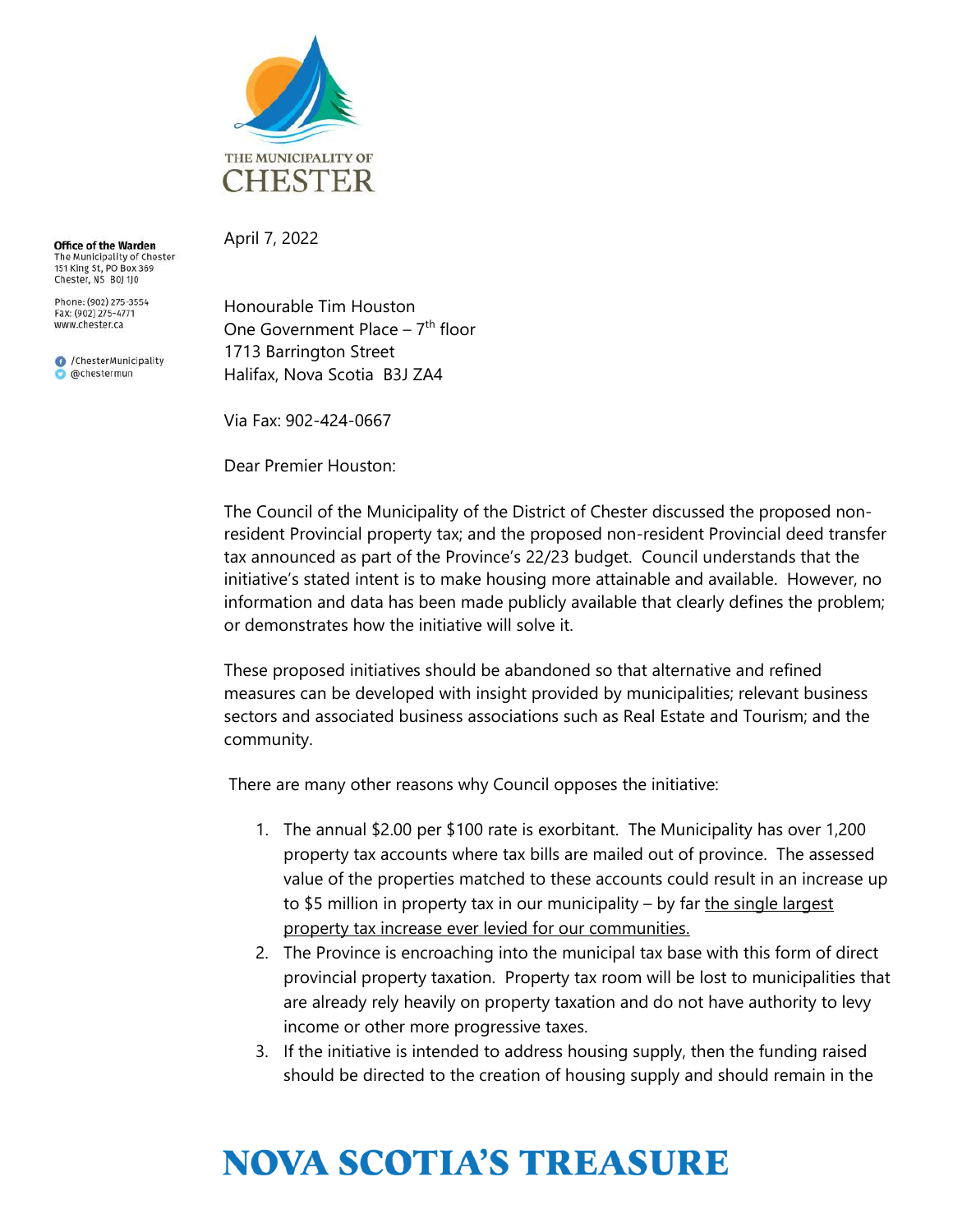municipality where it is collected to be invested in projects that will see an increase in attainable and affordable housing.

- 4. The Council does not anticipate that the properties impacted in our municipality are aligned with the stated attainable housing goals. In other words, most properties sold as a result of the new \$2.00 per \$100 tax rate are not likely to be properties relevant to the stated goal.
- 5. Seasonal property ownership by non-residents has been a long-standing activity in our communities including generational ownership of property. These community members contribute to social, recreational, cultural, and other activity which creates significant positive economic impacts in our Municipality and throughout rural Nova Scotia. Many of these community members contribute their time and money to community organizations and facilities. Council is particularly concerned that this has not been considered and may be lost. Council is also concerned that new construction activity being planned by nonresidents will be cancelled.

The Council does support the goal of increasing the amount of attainable housing in our Municipality, and in the Province. Your government's increased focus on this core function is positive. Council is taking its own steps to support this goal in areas that are core to municipal responsibilities.

We intend to invest more in core infrastructure that supports new and expanded residential development. We recently doubled the budget for a progressive low-income property tax exemption program for homeowners. We have amended our Municipal Planning Strategy to support a variety of housing options. An enhanced regulatory framework to manage/dampen the rapid growth of the sharing economy (Air BnB) in our region is also being explored. Council has also approved \$100,000 in funding to a notfor-profit affordable housing initiative in New Ross and has agreed to waive development fees for this proposed project.

Council is supportive of solutions that solve problems. However, the current proposal has too many unanswered questions and will likely create negative consequences disproportionate to the positive consequences.

Please take the time necessary to develop solutions that will achieve government's goal of providing attainable and affordable housing for Nova Scotia residents.